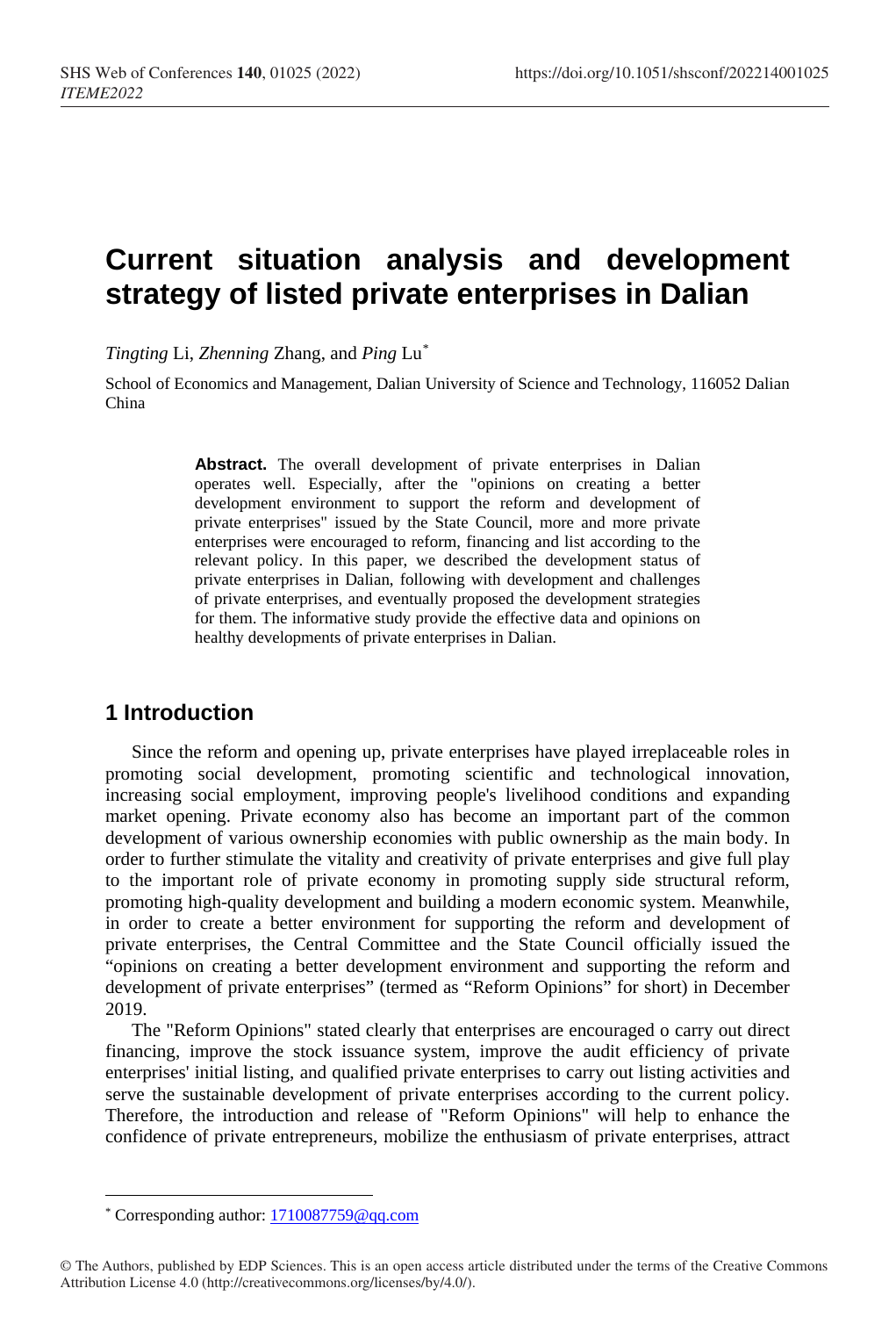more private enterprises to participate in the reform and development, and make more private enterprises have more vitality in capital operation and company development.

The overall development situation of private enterprises in Dalian develops well, which is mainly reflected in the improvement of GDP, tax, profit, fixed asset investment and so on. In addition, some private enterprises also have actively changed the mode of development, innovated the mode of operation and management, increased investment in scientific research and innovation, and constantly expanded the domestic and foreign markets[1]. Besides, the central government has issued a reform plan for private enterprises, which provides convenient conditions for enterprise financing and listing. However, the present listing of private enterprises in Northeast China are still in a backward position compared with the eastern coastal areas. The main reason is that private enterprises do not fully interpret the policy, and not be active in the implementation of the policy, and importantly the implementation methods are not perfect. These problems strongly hinder the development of private enterprises in Northeast China. In view of the above problems, this paper investigates the current situation of Dalian private enterprises, such as listing potential, financing, enterprise science and technology investment, encouraging enterprises to go public in combination with the "Reform Opinions" and their operation after listing. Through the introduction of the basic situation of the listing of private enterprises in Dalian, this paper preliminarily discusses the operation and development of listed private enterprises in Dalian, and puts forward the Countermeasures for the development of private enterprises in Dalian, in order to provide effective basic information and opinions for the healthy development of private enterprises in Dalian.

### **2 Overview of listed private enterprises in Dalian**

According to the latest big data of securities, there are 50 listed companies in Dalian. Among them, there are 16 in Shanghai and Shenzhen stock markets and 2 on GEM, with a total market value of about 2 thousand billion RMB. Among them, the total market value of private enterprises such as Dashang Co., Ltd., Dalian Zhiyun and Dalian electric porcelain ranked top among private enterprises, with market values of 10.9 billion RMB, 9.1 billion RMB and 8.5 billion RMB, respectively, and the total market value of Yixing energy saving ranked last was 146 million RMB. Among the listed private enterprises, the main business scope was distributed in commodity retail, automation equipment, high-voltage power transmission and transformation, aquaculture and processing, environmental protection and related materials, advertising media, bioactive substances, big data, etc. The above-mentioned private enterprises have a wide range of business, which mainly meets the requirements of the overall economic development of Liaoning and Dalian, and some enterprises have high influence in the industry.

### **3 Development status of listed private enterprises in Dalian**

The overall development of private enterprises in Dalian were in a healthy state in Liaoning and the whole northeast. However, restricted by regional economic development and some policies, the development scale and operation characteristics of private enterprises in Dalian were still in the characteristics of small scale and few leading enterprises compared with the eastern coastal areas. According to the enterprise core competition evaluation system, the comprehensive score of core competition among listed private enterprises in Liaoning was relatively low, which was 0.24. This shows that the comprehensive competitiveness and operation level of listed enterprises were generally poor. In the evaluation system, the Internet industry of listed private enterprises in Dalian (such as Tianshen entertainment)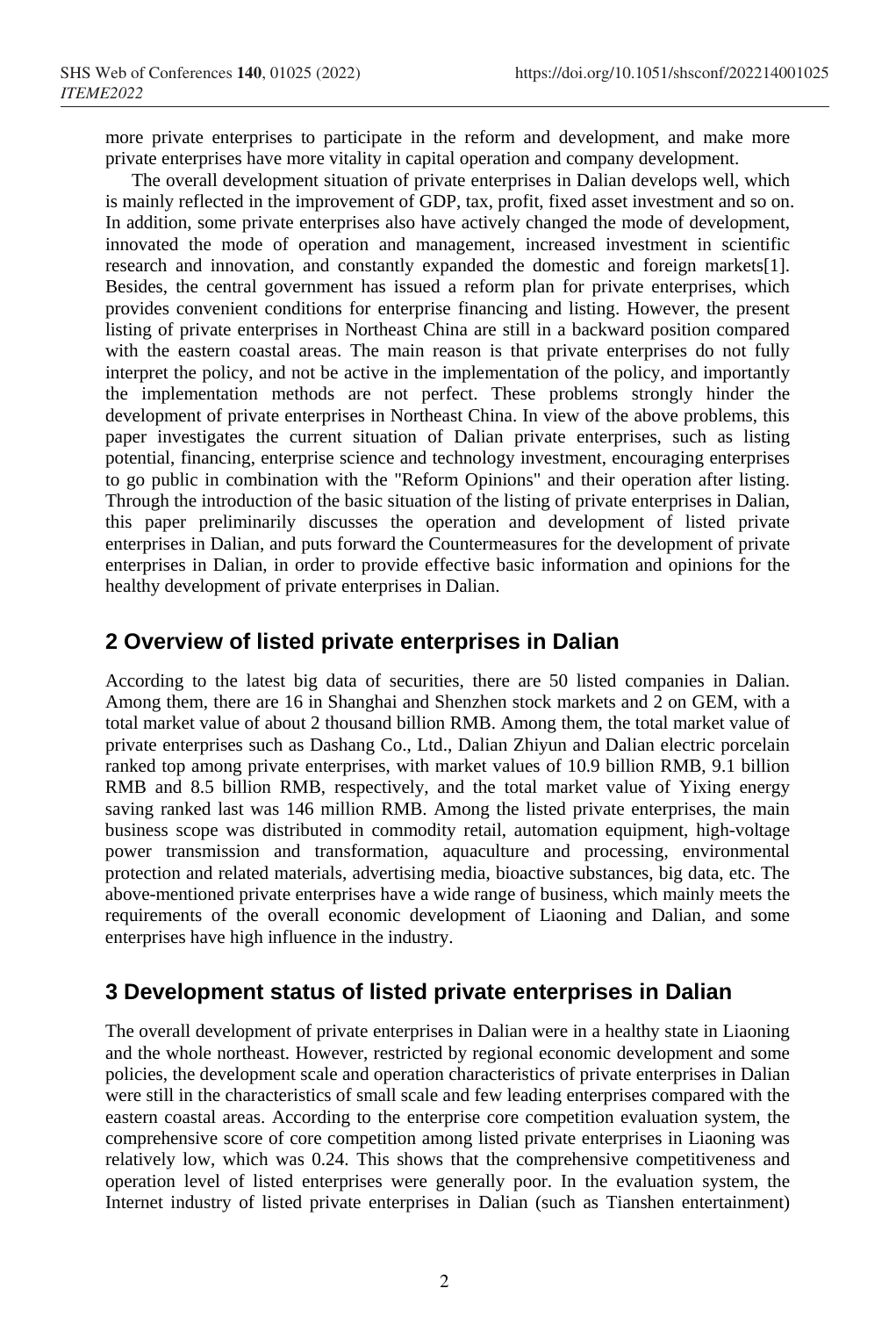possessed the highest comprehensive competitiveness, and the evaluation score of enterprise profitability index was the highest. This shows that the Internet industry has a high profit margin among the listed private enterprises in Dalian, and these enterprises have become one of the main forces of the listed private enterprises in Dalian.

In addition, due to the global epidemic, many listed private enterprises in Dalian now are facing "internal" problems. This makes some listed private enterprises, especially those focusing on export sales, had sharp decreases in orders, sluggish market, difficult product digestion, a certain backlog of inventory, increased transportation costs and compressed profits. This also led Dalian listed private enterprises in the current situation of changing the marketing development mode, actively digesting small profits and increasing capital, changing innovative business model and developing domestic and foreign markets.

# **4 Development challenges of listed private enterprises in Dalian**

The establishment of private enterprises in Dalian mostly developed in the late stage of planned economy and the early stage of market economy. The development space of most private enterprises was limited, and enterprises generally showed problems such as insufficient funds, poor credit and weak sense of science and technology. Therefore, the development of private enterprises in Dalian, especially listed private enterprises, still were in great challenges. These challenges were mainly reflected in high costs, low profits, reduced orders, sluggish market and so on. Under the background of revitalizing the old industrial base in Northeast China and the "Reform Opinions", accelerating the development of private enterprises, especially encouraging more enterprises to go public, had become an important work and development challenge for the development of private enterprises in Dalian.

#### **4.1 Epidemic background: economic tightening**

The impact of the epidemic on the global economy is huge, and the economic ties at home and abroad are seriously disjointed. The problems of reduced profits and high costs caused by the increased costs of transportation, raw materials and personnel directly affected the development of enterprises. Dalian private enterprises are highly dependent on foreign trade, accounting for a high proportion of foreign export enterprises. Most private enterprises are at small business scale, long delivery cycle, low capital turnover rate and poor anti pressure ability of enterprises affected by the epidemic [2]. Therefore, in the context of the global epidemic, the reduction of enterprise orders, the increase of longdistance transportation costs and the slowdown of foreign economic growth showed a great impact on the development of private enterprises. At the same time, the sluggish export also affected the product backlog of enterprises. The retail industry and bulk products were subject to the competition of domestic enterprises, and even the phenomenon of "internal roll" once appeared. This phenomenon directly impacted the increase of enterprise costs, lower profits and sluggish market circulation, which have also become severe challenges for the development of private enterprises.

#### **4.2 Backward of management mode of private enterprises**

Most private enterprises in Dalian were established and developed after the reform and opening up. Due to the constraints of funds and talents at that time, most private enterprises mainly carried out the "family" management mode in the early stage of development. This model was of its unique advantages in the early stage of market economy. Most private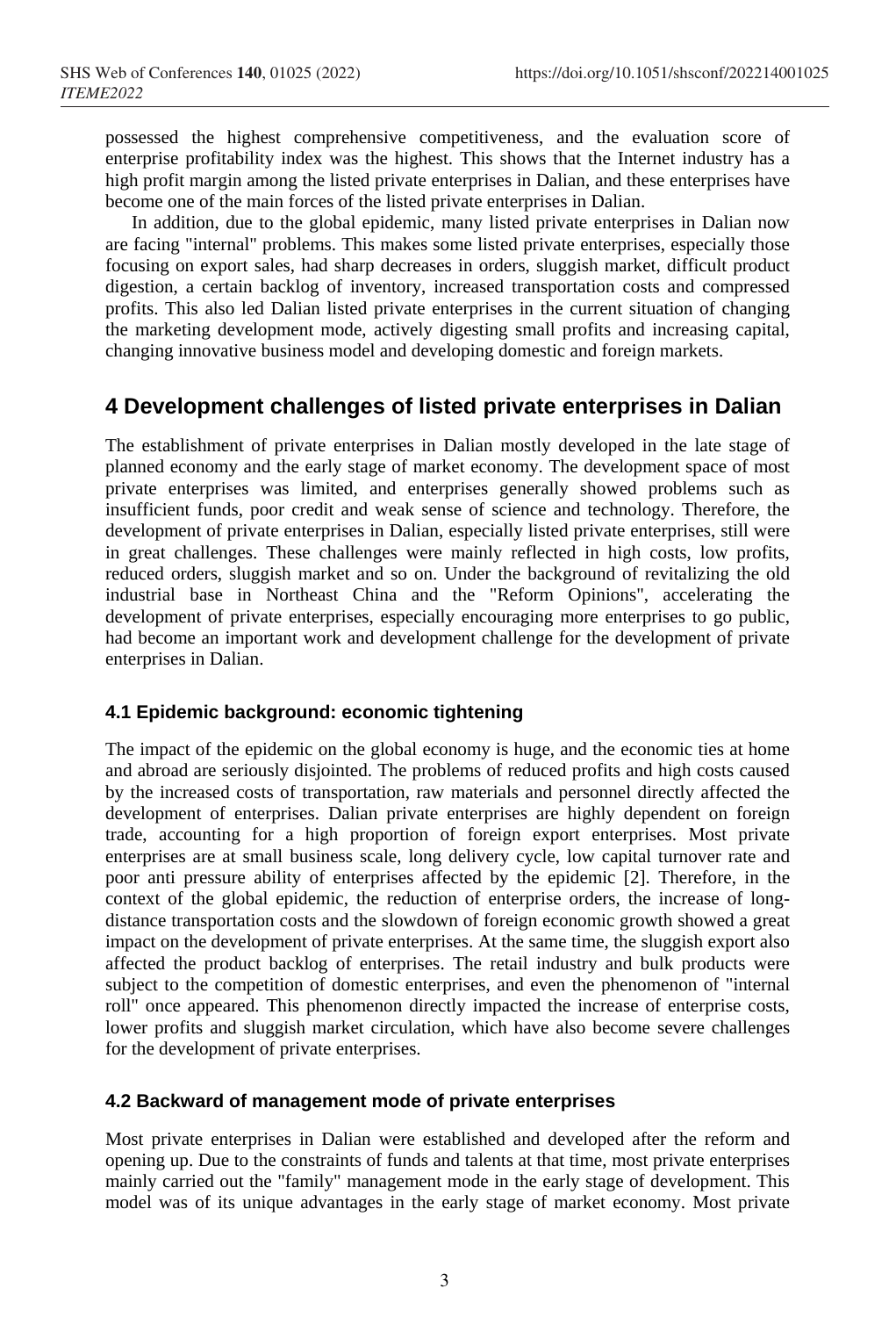enterprises even though achieved certain benefits because of their small scale and low management requirements. However, in today's market economy, listed private enterprises required higher requirements for various service teams and their construction, especially in enterprise capital operation, enterprise financing planning and risk management. In addition, the development of private enterprises needs targeted, differentiated, long-term and reasonable planning combined with their own characteristics, which requires enterprises to have a more scientific and reasonable management team to serve the development of enterprises. This is also another challenge for the management talents mainly lacking in the existing private enterprises in Dalian.

#### **4.3 Low core competitiveness of private enterprises**

Listed private enterprises in Dalian were mainly concentrated in food industry (such as peach and plum bread), steel industry (such as Daikin heavy industry), Internet industry (such as Tianshen entertainment) and chemical raw material industry (such as Baiao chemical). The main feature of these private enterprises was the single production product structure and lack of sufficient sense of science and technology and innovation. This also resulted in the low comprehensive score of the core competitiveness of most listed private enterprises. Especially in the aspects of enterprise capital operation management, scale strength, development ability and technological innovation ability, which become another challenging issue for the development and effective operation of private enterprises in Dalian.

### **5 Development strategy of listed private enterprises in Dalian**

Making rational used of policy support, improving and striving to create the external environment and software foundation of private enterprise exhibition, encouraging more private enterprises to finance, increasing the proportion of scientific research investment, and strengthening the core competitiveness of enterprises are the key to enhance private enterprises, which is also a good opportunity for the development of private enterprises in Dalian. Therefore, effective use of policies, strengthening the construction of soft environment in policies, actively adjusting enterprise structure and improving the core competitiveness of enterprises are all effective strategies for the development of listed private enterprises in Dalian.

#### **5.1 Understand and use policies**

The introduction of reform opinions is a critical moment for the continued development of China's private economy and private enterprises. The introduction of Reform Opinions plays a synergistic role with the previous relevant documents (such as the administrative measures for government procurement to support small and medium-sized enterprises), which is a superposition effect and provides a guarantee and development method for the development of private economy from all aspects[3]. Therefore, the effective understanding and utilization of policies by private enterprises showed the best way for efficient development. On the one hand, the Reform Opinions reduce the burden for private enterprises resulted in convenient financing policies. Finally, the reform opinions provided that private enterprises participate in the reform of state-owned enterprises, better break the monopoly industry controlled by state-owned enterprises for a long time, open the market main body, and provide more equal market competition conditions for private enterprises.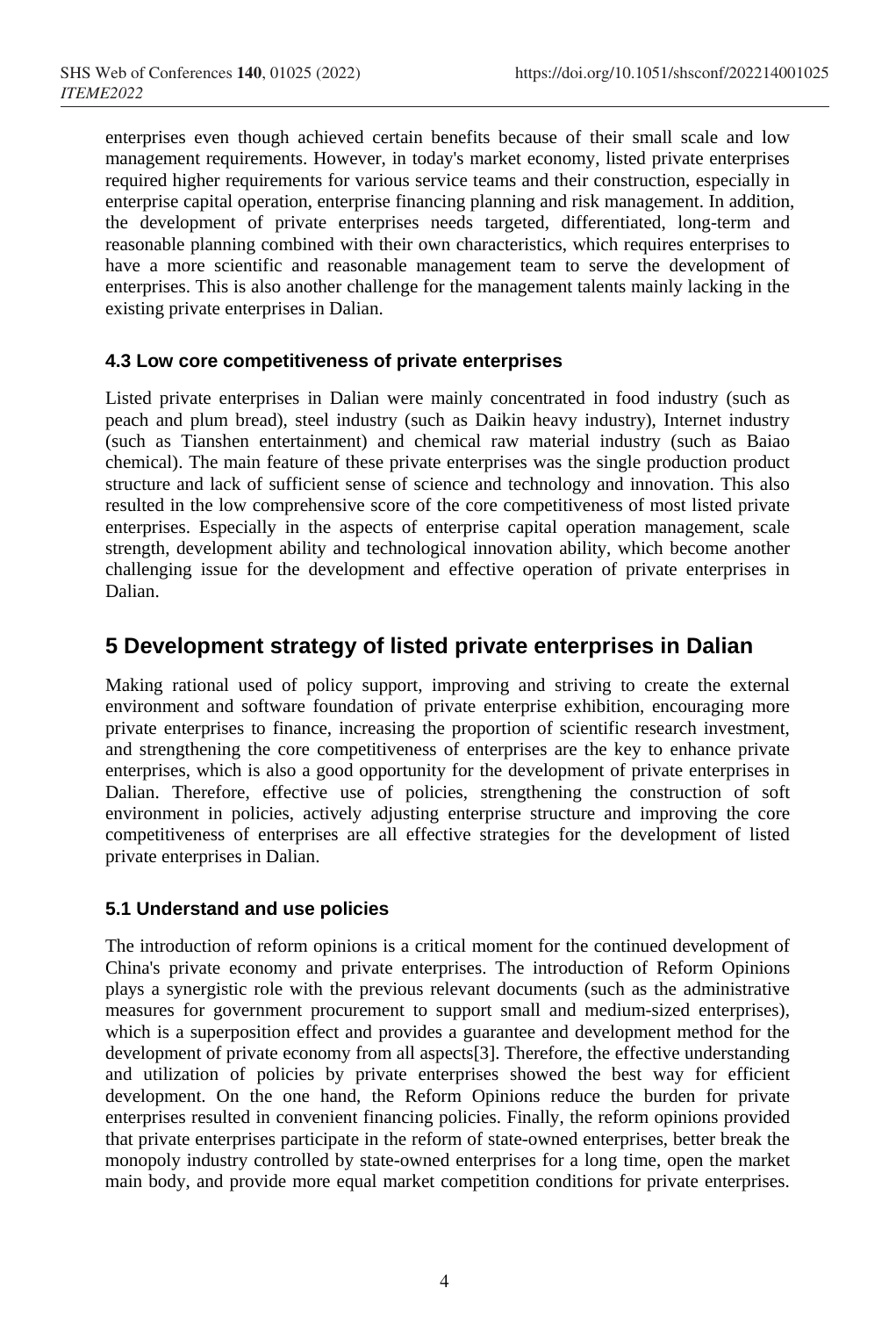This requires private enterprises to integrate more actively into the market and realize an equal and open market subject.

#### **5.2 Strengthen the construction of soft environment**

The introduction of Reform Opinions provided good policy opinions for the government to better and more efficiently serve private enterprises [4]. This also required the government to provide a better soft environment for the development of private enterprises in accordance with the reform opinions. Among them, accelerating the development of a convenient, effective and perfect service system, formulating a plan in line with the local market development system, establishing a good public service platform and network service facilities, and providing an operation and monitoring platform for serving the development of private enterprises could be the main methods to strengthen the construction of soft environment. In addition, providing fair policy support, comprehensive training and legal aid to private enterprises from time to time also provided a soft environment for the development and construction of private enterprises.

#### **5.3 Active adjustment of enterprise structure**

Private enterprises in Dalian are mainly labor-intensive, resource dependent and processing trade. Most private enterprises still rely on cheap labor and some sacrifice resources and environment to maintain the development of enterprises for a long time. The introduction of reform opinions not only provided a fair and open business environment for private enterprises, but also required enterprises to adapt to the positive development of the market [5]. This required private enterprises to accelerate the transformation and upgrading from traditional fields to emerging industries. At the same time, combined with the advantages of the enterprise's own development, actively integrated into the field of emerging industries and cultivate new economic growth points of the enterprise. Effectively control the development of industries with overcapacity, actively participate in manufacturing, new energy, artificial intelligence, drug development and new food, consciously adjusted the enterprise structure, improve the operation capacity of private enterprises, and adapted to the development trend under the new situation.

#### **5.4 Enhance the core competitiveness of enterprises**

Innovative technology is the core competitiveness of enterprise development. Improving and enhancing the independent innovation ability of private enterprises is of great significance to the development of private enterprises. During the Sino US trade war, private enterprises had the same views on the technical content of their products and the core competitiveness of innovative products. This required private enterprises to increase investment in their own scientific research and development, actively carried out scientific research cooperation with scientific research institutes and colleges and universities, actively participate in and organize the implementation of national key R&D and major engineering projects, and constantly improve their own core competitiveness.

# **6 Conclusions**

Dalian private enterprises developed well among private enterprises in Liaoning Province, and the effective profit growth momentum of enterprises was strong. With the help of "Reform Opinions", the vitality and creativity of enterprises have been further stimulated.